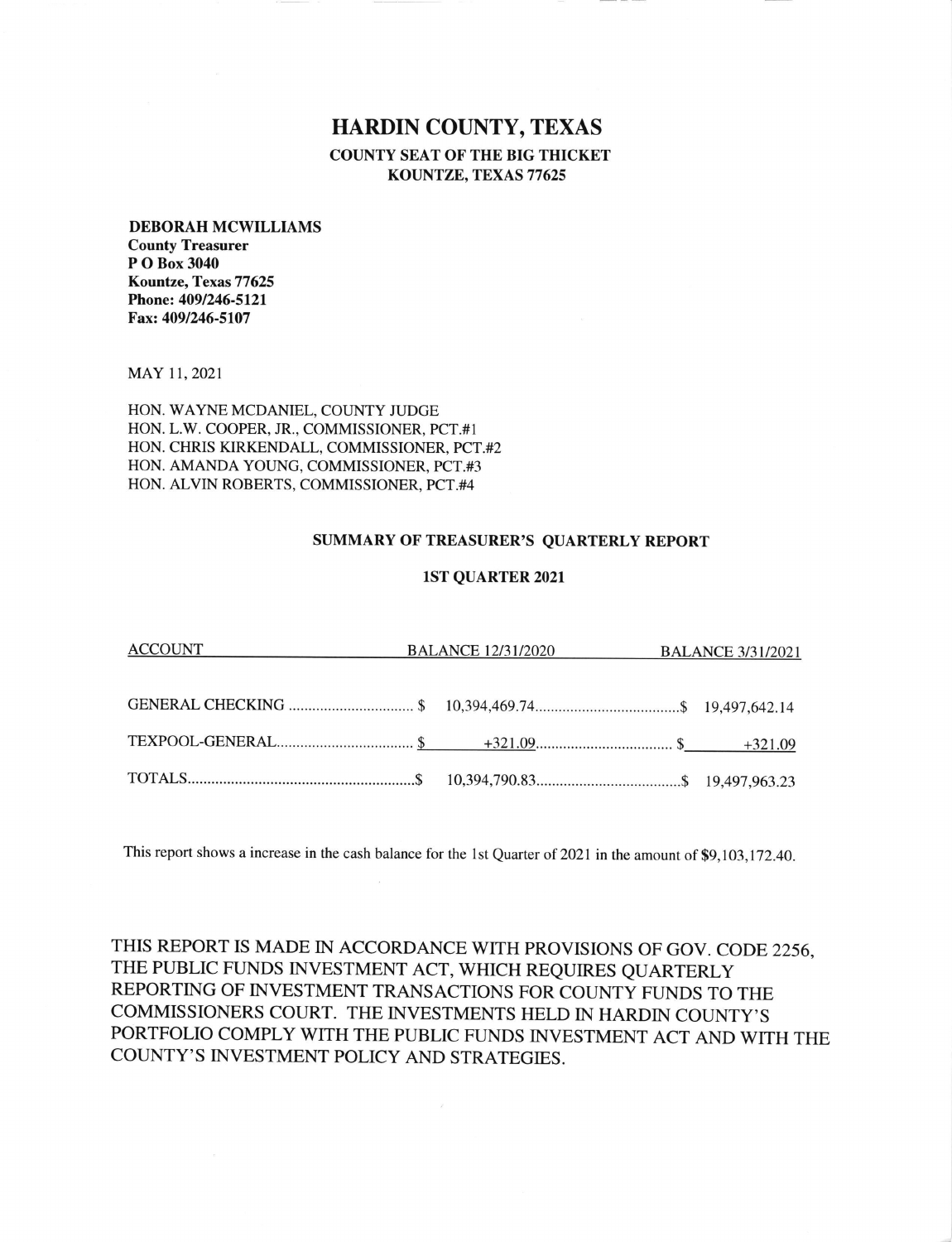| CHECK ACCOUNT                                                                                                                                                                                                                                                                                                                                                                                                                                                                                                                                                                                                             | <b>CHECK</b>                                                                                                                                                                                                                 |
|---------------------------------------------------------------------------------------------------------------------------------------------------------------------------------------------------------------------------------------------------------------------------------------------------------------------------------------------------------------------------------------------------------------------------------------------------------------------------------------------------------------------------------------------------------------------------------------------------------------------------|------------------------------------------------------------------------------------------------------------------------------------------------------------------------------------------------------------------------------|
| ACCOUNT BALANCE - GENERAL<br><b>ACCOUNT</b><br>BALANCE<br>- LEPC<br>ACCOUNT BALANCE -<br>DA SEIZURE<br><b>ACCOUNT BALANCE</b><br>SER OBG<br>$\sim$<br><b>ACCOUNT BALANCE</b><br>- CA FORF<br>ACCOUNT BALANCE - DA FORF CL<br>ACCOUNT BALANCE -<br>SHER FORF<br><b>ACCOUNT BALANCE</b><br>OPERATING<br>$\sim$<br>ACCOUNT<br><b>BALANCE</b><br>- JP<br>ACCOUNT BALANCE - SHER F EOU<br>ACCOUNT BALANCE -<br><b>JAIL COMM</b><br>ACCOUNT BALANCE - ST LEOSE<br>ACCOUNT BALANCE - VOCA-JUROR<br>ACCOUNT<br>BALANCE - HURR IKE<br>ACCOUNT<br>BALANCE - FMA 2017<br>ACCOUNT BALANCE - HMGP4332A<br>ACCOUNT BALANCE - ADULT PROB | 13,643,661.91<br>3,979.61<br>132, 328.57<br>189,883.42<br>1,760.33<br>9,532.31<br>9,934.04<br>4,084.19<br>48, 328.14<br>20,735.60<br>71, 241.25<br>40,347.77<br>138,632.53<br>1.00<br>151,361.00<br>42, 375.01<br>543,079.37 |
| TOTAL                                                                                                                                                                                                                                                                                                                                                                                                                                                                                                                                                                                                                     | 15,051,266.05                                                                                                                                                                                                                |
| TDOA ACCOUNT                                                                                                                                                                                                                                                                                                                                                                                                                                                                                                                                                                                                              | <b>TDOA</b>                                                                                                                                                                                                                  |
| ACCOUNT BALANCE - TEXPOOL                                                                                                                                                                                                                                                                                                                                                                                                                                                                                                                                                                                                 | 321.09                                                                                                                                                                                                                       |
| TOTAL                                                                                                                                                                                                                                                                                                                                                                                                                                                                                                                                                                                                                     | 321.09                                                                                                                                                                                                                       |
| ACCOUNT BALANCE - PAYROLL                                                                                                                                                                                                                                                                                                                                                                                                                                                                                                                                                                                                 | 0.00                                                                                                                                                                                                                         |